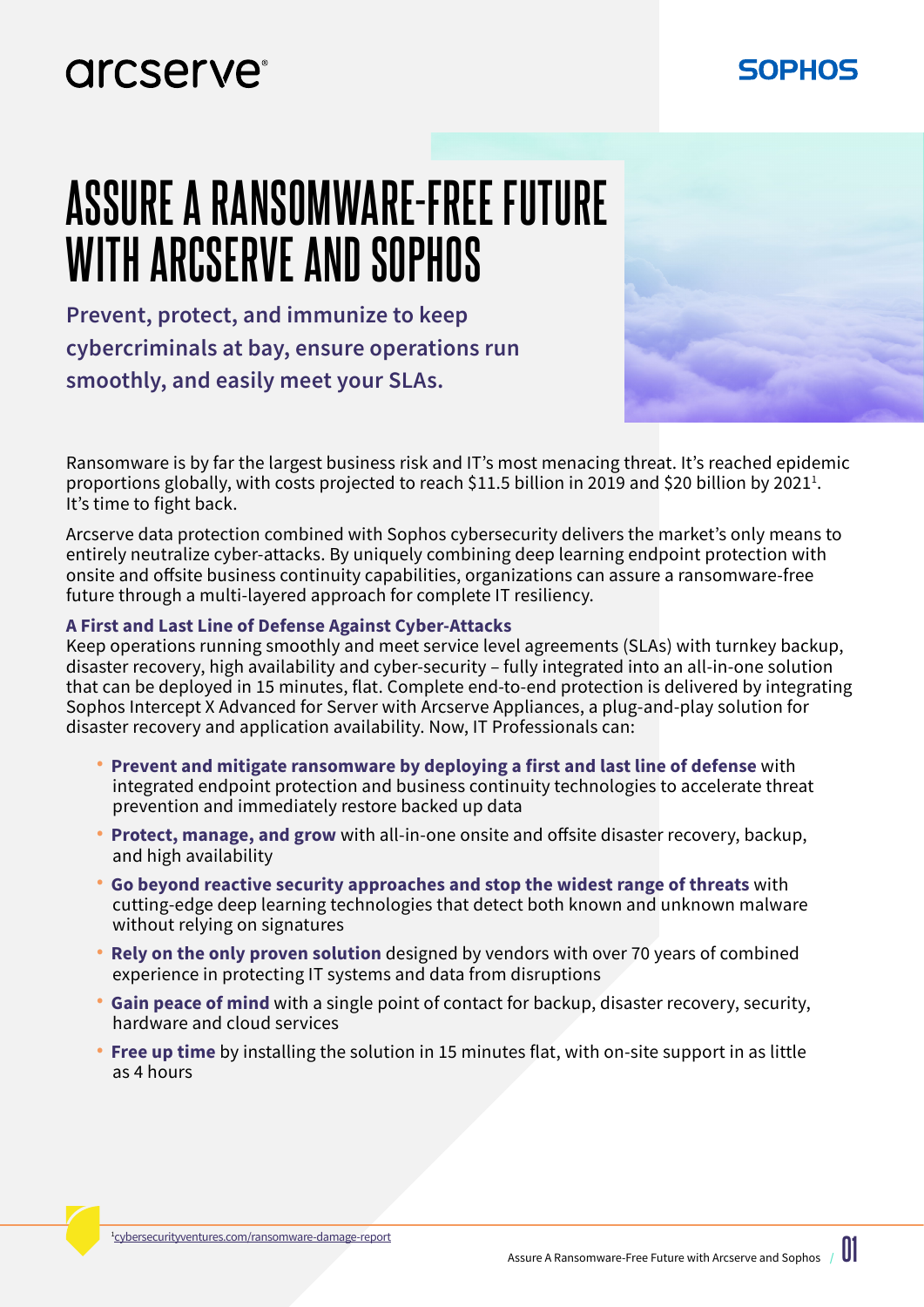## arcserve<sup>®</sup> **ONE PLATFORM – DATA PROTECTION AND SECURITY, SIMPLIFIED**



IT professionals need a simplified approach to keeping cyber criminals at bay; a smarter model that drives IT resiliency to unmatched levels. Arcserve makes legacy data protection products a relic of the past with turnkey **Arcserve Appliances**, the first solution to combine award-winning data protection software, flash-accelerated deduplicated storage, robust server processing, and high-speed networking with highly redundant hardware and cloud services for complete application availability.

To protect data and system backups from ransomware and other attacks, Arcserve Appliances are integrated with **Sophos Intercept-X Advanced for Server**, advanced endpoint protection that combines a signature-based and signatureless malware detection, deep learning neural network, anti-exploit technology, CryptoGuard anti-ransomware and WipeGuard technologies, and more to stop the widest range of endpoint threats.

The result is **the first and only complete, multi-layered solution to entirely neutralize cyber-attacks.**

## **KEY FEATURES**

#### **Complete Ransomware Prevention Made Simple**

- Implement secure disaster recovery and backup for physical servers and cloud Windows / Linux instances.
- **•** Protect VMware, Hyper-V, RHEV, KVM, Nutanix AHV, Citrix and Xen VMs with agentless and agent-based backup.
- Back up and recover Microsoft Office 365, UNIX, FreeBSD, AIX, HP-UX, Solaris, Oracle Database, SAP HANA and more, protecting your entire IT infrastructure from ransomware.
- Spin up dozens of VMs on the secure appliance with up to 20 cores on Intel Xeon CPUs and up to 768GB DDR4-2400Mhz RAM.

#### **Secure Your Backups from Any Threat**

- Keep your data and system backups safe with Sophos Intercept-X Advanced for Server, preloaded and shipped on Arcserve Appliances.
- Stay protected against any threat, including unknown malware, with a deep learning neural network combined with signature-based protection from common threats.
- Prevent major hacking techniques, including credential harvesting, lateral movement and privilege escalation with exploit prevention.
- Stop ransomware attacks on backup data with CryptoGuard and master boot record attacks with WipeGuard

SOPHOS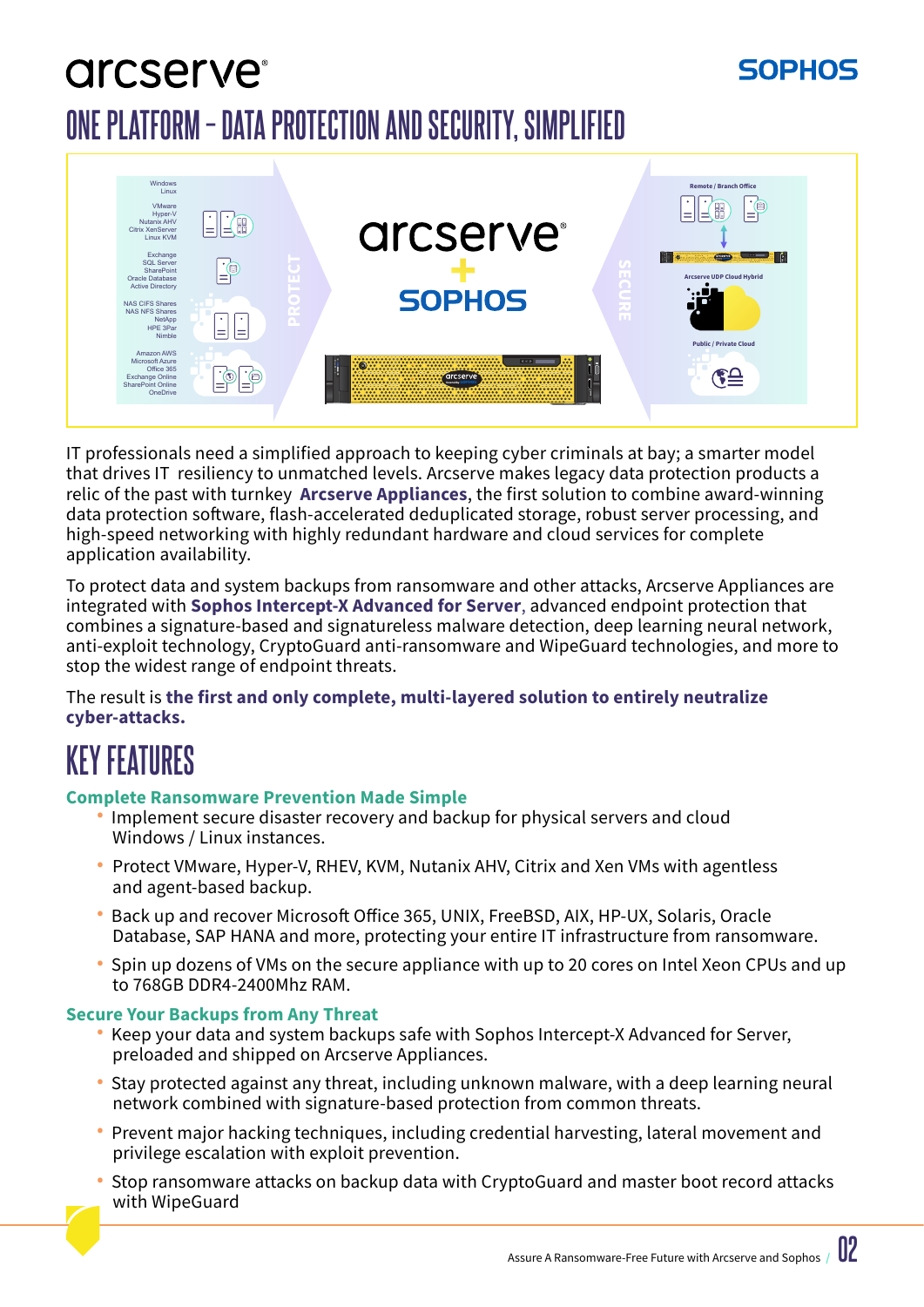### arcserve<sup>®</sup>



#### **Scale Without Limitations**

- Enable safe business and IT growth with 11 configuration options that range from 12TB to 504TB of effective capacity per appliance.
- Keep up with data growth by expanding original capacity by up to four times with in-field, in-appliance Expansion Kits.
- Seamlessly scale up and out to the cloud with fully integrated hybrid cloud services.
- Reduce backup storage requirements up to 95% with built-in SSD drives and hyper-efficient global deduplication.

#### **Eliminate Ransomware-induced IT Disruptions**

- Quickly install the only "set it and forget it," multi-layered anti-ransomware solution, proven to be deployable in under 15 minutes.
- Protect hundreds of systems with scalable, policy-based disaster recovery and backup management.
- Reclaim up to 50% more time to spend on strategic IT initiatives.
- Keep business and IT stakeholders informed with SLA reporting that includes recovery time objective (RTO) and recovery time actual (RTA) comparisons.

#### **Gain Peace of Mind**

- Remove the "do it yourself" complexity of orchestrating a cohesive data protection and cyber security strategy with one solution, from one vendor for backup, disaster recovery, high availability, security, hardware and cloud services.
- Recover data and Windows/Linux systems across hardware, cloud and hypervisors.
- Experience unparalleled ease of deployment and usability with a simple, **wizard-driven setup.**

#### **Protect from Major Disasters**

- Benefit from cloud economies of scale by storing backups and rapidly spinning up systems off-site in the Arcserve Cloud or private and public clouds, including Amazon® AWS, Microsoft Azure®, Eucalyptus® and Rackspace®.
- Reduce the need for dedicated bandwidth with built-in, WAN-optimized backup replication.
- Send copies of your sensitive data and systems off-site with proven tape drive and tape library integration.

### **PERFORMANCE**

Arcserve Appliances streamline your environment with a wide variety of deployment scenarios, including single-site, primary site, cross-site, central appliance site, and a hybrid combination of on-premises local, remote, and cloud systems. Each appliance is a self-contained, "set and forget" disaster recovery and backup solution architected with cloud-native capabilities, global sourcebased deduplication, multi-site replication, tape integration and automated data restore capabilities.

Its performance is unmatched, with models 9012, 9024 and 9048 delivering **up to 20 TB/hour** throughput based on global source-side deduplication with a 98% deduplication ratio. Arcserve Appliance models 9072DR, 9096DR, 9144DR, 9192DR, 9240DR, 9288DR, 9360DR and 9504DR deliver **up to 76 TB/hour** throughput based on global source-side deduplication with a 98% deduplication ratio.